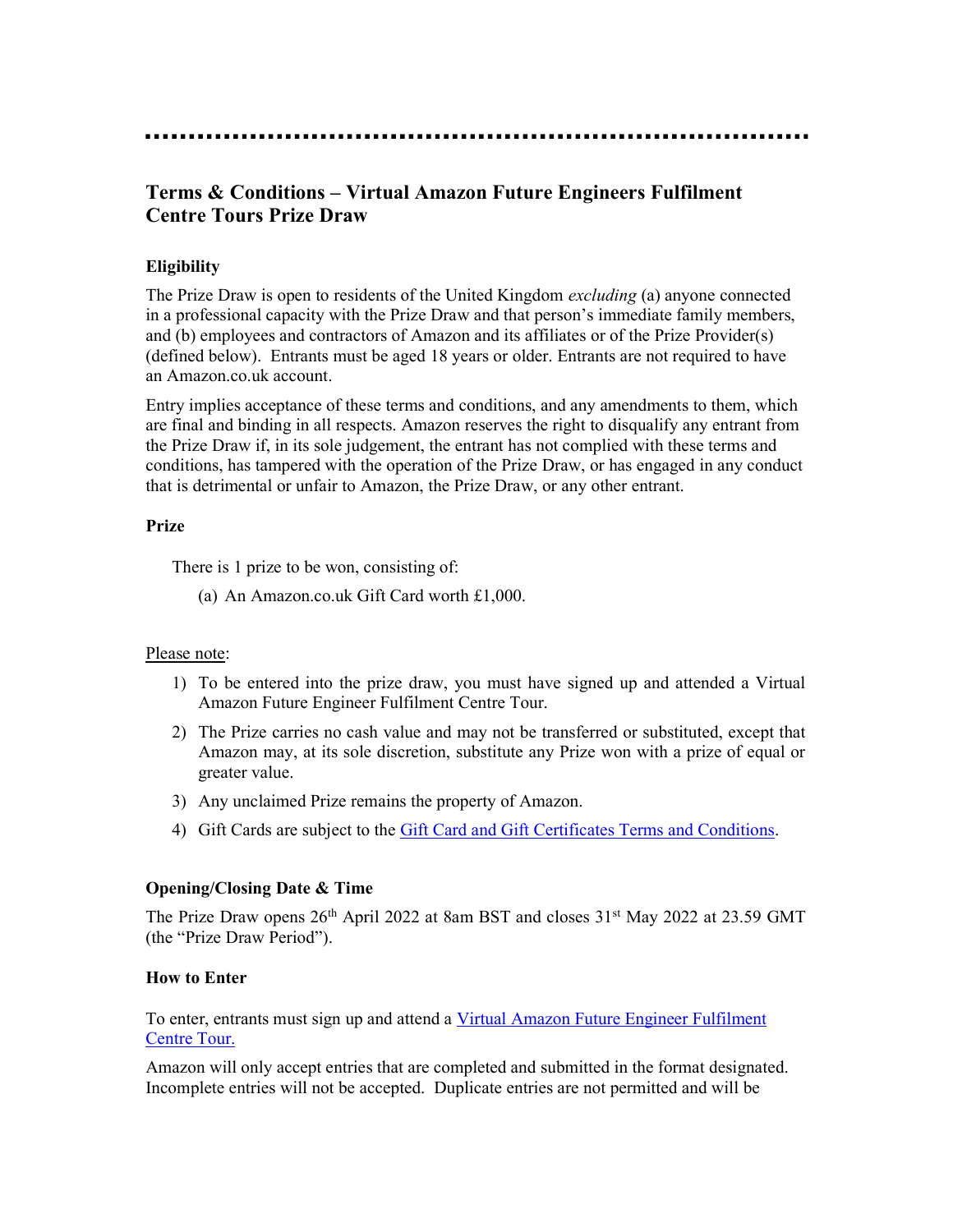disregarded. Proof of electronic submission will not be accepted as proof of receipt. All entries are deemed to be entered into the Prize Draw on the day of receipt by Amazon.

All entries, and materials submitted to Amazon in connection with the Prize Draw (collectively, "Entry Materials"), along with all associated copyright and other proprietary rights, except as reserved by relevant third parties, become the property of Amazon upon submission, and any Entry Materials will not be returned to any entrant.

Entrants agree to take any further action (including, without limitation, execution of affidavits and other documents) reasonably requested by Amazon to effect, perfect, or confirm Amazon's ownership in the Entry Materials and any associated proprietary rights.

## Winner Selection

Amazon will, in its sole discretion, select the Prize winner at random. The winner will be notified via e-mail within two (2) days of the end of the Prize Draw Period ("Notification"). The winner[s] will have five (5) days from receipt of Notification to respond to Amazon and confirm acceptance of the Prize.

If the selected winner (or any substitute winner) is ineligible, cannot be reached, or fails to claim their Prize within five (5) days of receiving the Notification, that winner (or substitute winner) will forfeit the Prize and it will be awarded to a substitute winner. If, having attempted to contact a winner and a substitute winner, Amazon is unable to award a Prize, Amazon reserves the right to consider the Prize unclaimed.

This process is final and no correspondence will be entered into. Non-winners will not be notified. The name of the winner and their county of residence will be provided on receipt of a written request sent to afe-uk-contact@amazon.com within 30 days of the end of the Prize Draw Period.

By entering the Prize Draw you consent to Amazon passing your details to the Prize Provider and any relevant third party for the purpose of contacting you in the event you are a winner.

By accepting a Prize, entrants consent to the use of their name, county of residence, likeness or Prize information for promotional and other reasonable purposes without further payment, except where prohibited by law. A winner may be required to participate in Amazon's reasonable marketing and promotional activities. By entering the Prize Draw you consent to participate in such activities in the event that you are a winner.

If you are a winner and you submit any material, including but not limited to photographs, videos or testimonials, to Amazon for use or publication in connection with Amazon's reasonable marketing and promotional activities, including but not limited to Amazon's official social media activities, you waive any right you may have to inspect or approve the activities and you release and discharge Amazon from any claims or liability relating to Amazon's reasonable use of your material.

#### **Miscellaneous**

- (a) Amazon: Amazon Europe Core Sàrl [Amazon EU Sàrl] [Amazon Media EU Sàrl], Société à responsabilité limitée, (Attention: Amazon Future Engineer UK Team, Virtual AFE FC Tours Prize Draw), 38 avenue John F. Kennedy, L-1855 Luxembourg. Amazon is the promoter of the Prize Draw & Prize Provider.
- (b) Privacy Notice: All information submitted in connection with this Prize Draw will be treated in accordance with these terms and conditions and Amazon's Privacy Notice.